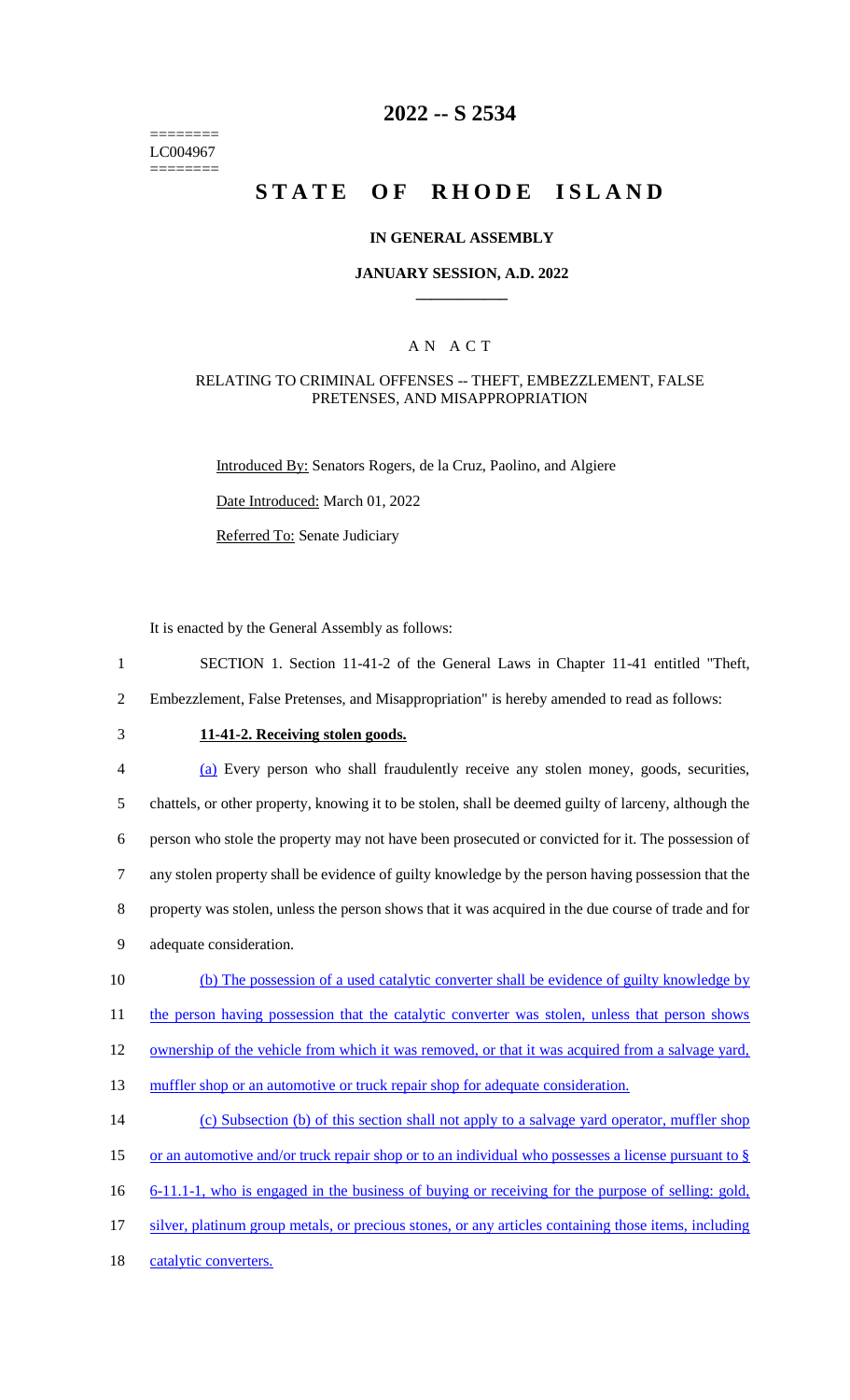- 1 (d) The word "catalytic converter" when used in this section shall be defined as an air 2 pollution abatement device, including the contents therein, that removes pollutants from motor 3 vehicle exhaust, either by oxidizing them into carbon dioxide and water or reducing them to 4 nitrogen. 5 (e) Every person who shall violate the provisions of subsection (b) of this section shall be 6 guilty of a misdemeanor and shall be fined not more than five hundred dollars (\$500) or imprisoned 7 for not more than one year, or both.
- 8 (f) If the value of the property possessed in violation of subsection (b) of this section
- 9 exceeds one thousand dollars (\$1,000), a person convicted of a violation shall be fined not more
- 10 than two thousand five hundred dollars (\$2,500) or imprisoned for not more than three (3) years or
- 11 both.
- 12 SECTION 2. This act shall take effect upon passage.

======== LC004967 ========